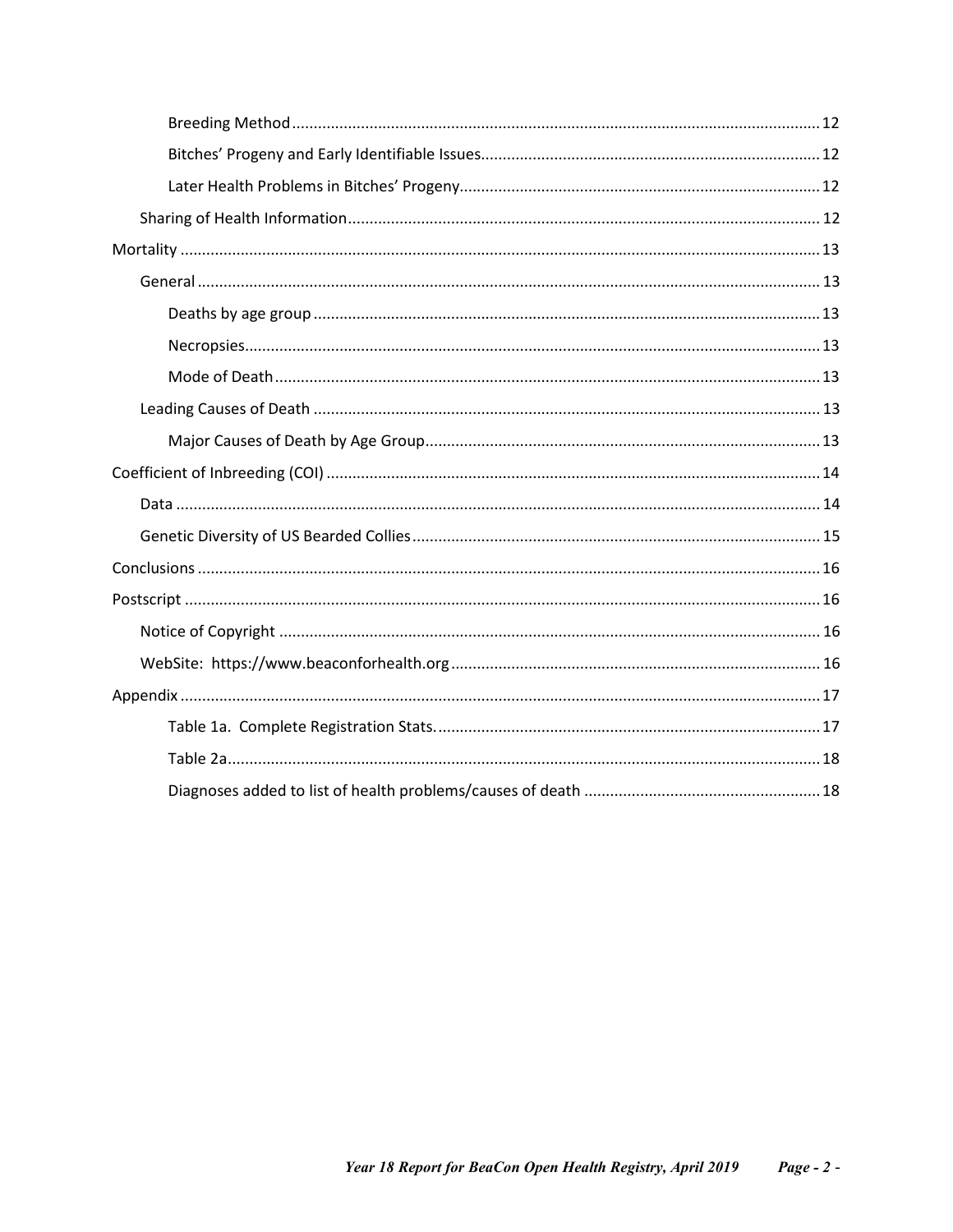# <span id="page-2-0"></span>**General Population Statistics**

The registration numbers for AKC are based on registration year from 1993 to the present and whelp year before 1993. The numbers from the KC since at least 1990 are based on registration year. Regardless, the steadily downward trend in litters in recent years is obvious and significant. It has been seen in many other breeds during the same time frame.

| USA - AKC |                   |                   |                | UK - KC                 |                   |                |            |
|-----------|-------------------|-------------------|----------------|-------------------------|-------------------|----------------|------------|
|           | $#$ Dogs          | # Litters         | $#$ Pups in    | $\overline{Av}$ # pups/ | #                 | #              | av# pups   |
| Year      | <b>Registered</b> | <b>Registered</b> | <b>Litters</b> | Litter                  | <b>Registered</b> | <b>Litters</b> | per litter |
| 2018      | 201               | 45                | 247            | 5.5                     | 274               | 44             | 6.5        |
| 2017      | 208               | 44                | 203            | 4.6                     | 420               | 65             | 6.1        |
| 2016      | 224               | 58                | 310            | 5.3                     | 284               | 51             | 5.3        |
| 2015      | 247               | 51                | 256            | 5.2                     | 346               | 53             | 6.3        |
| 2014      | 289               | 68                | 383            | 5.6                     | 371               | 64             | 5.6        |
| 2013      | 319               | 79                | 417            | 5.3                     | 543               | 91             | 6.0        |
| 2012      | 269               | 64                | 353            | 5.5                     | 463               | 78             | 5.9        |
| 2011      | 345               | 62                | 395            | 6.4                     | 538               | 93             | 5.8        |
| 2010      | 321               | 93                | 498            | 5.4                     | 572               | 95             | 6.0        |
| 2009      | 331               | 84                | 463            | 5.5                     | 528               | 90             | 5.9        |
| 2008      | 393               | 82                | 421            | 5.1                     | 643               | 113            | 5.7        |
| 2007      | 413               | 110               | 603            | 5.5                     | 606               | 98             | 6.2        |
| 2006      | 447               | 90                | 537            | 5.2                     | 720               | 119            | 6.1        |
| 2005      | 485               | 109               | 658            | 6.0                     | 650               | 113            | 5.8        |
|           |                   |                   |                |                         |                   |                |            |
| 1977      | 446               | 85                | 496            | 5.8                     |                   |                |            |

See table 1a (Appendix) for all years' statistics.

<span id="page-2-1"></span>Declining average # puppies per litter.

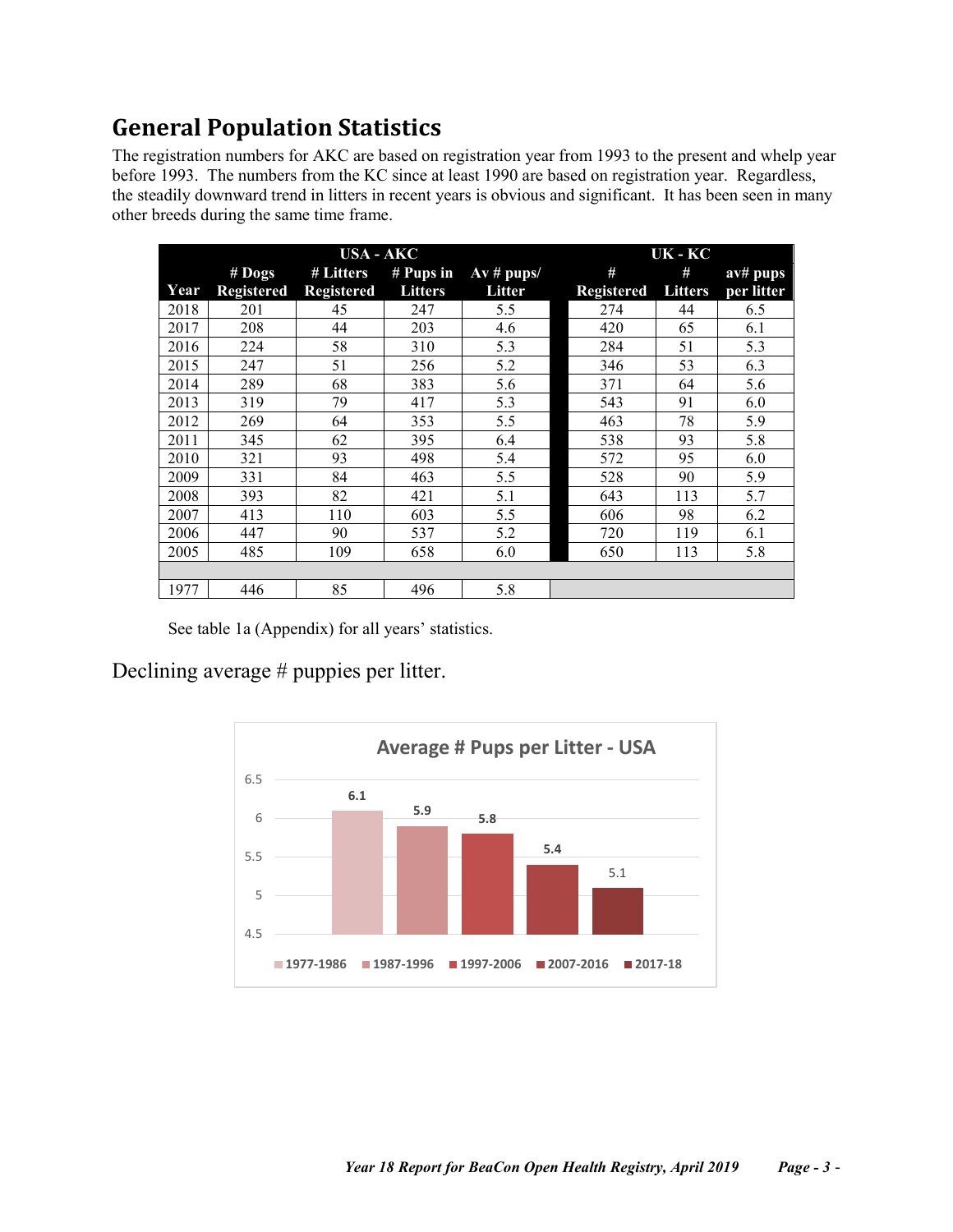# <span id="page-3-0"></span>Changing Proportion of Small Litters (USA)

The USA data were also assessed on the basis of whelp year (see table 2a in appendix for number of dogs). Over time the percentage of litters with fewer pups (4 or less) has increased while litters of 5 or more have declined.



# <span id="page-3-1"></span>**Demographics**

- $\rightarrow$  Number dogs 3072 (57 new dogs)
- › Non-public section of open health registry (not available to search or report)  $-264(8.6\%)$
- › Number owners 905
- › Sex
	- $\circ$  Male 1338 (36% neutered)
	- $\circ$  Female 1735 (45% spayed)
- › Average age of living dogs updated in last 5 years 8.2 yrs
- › Geographic location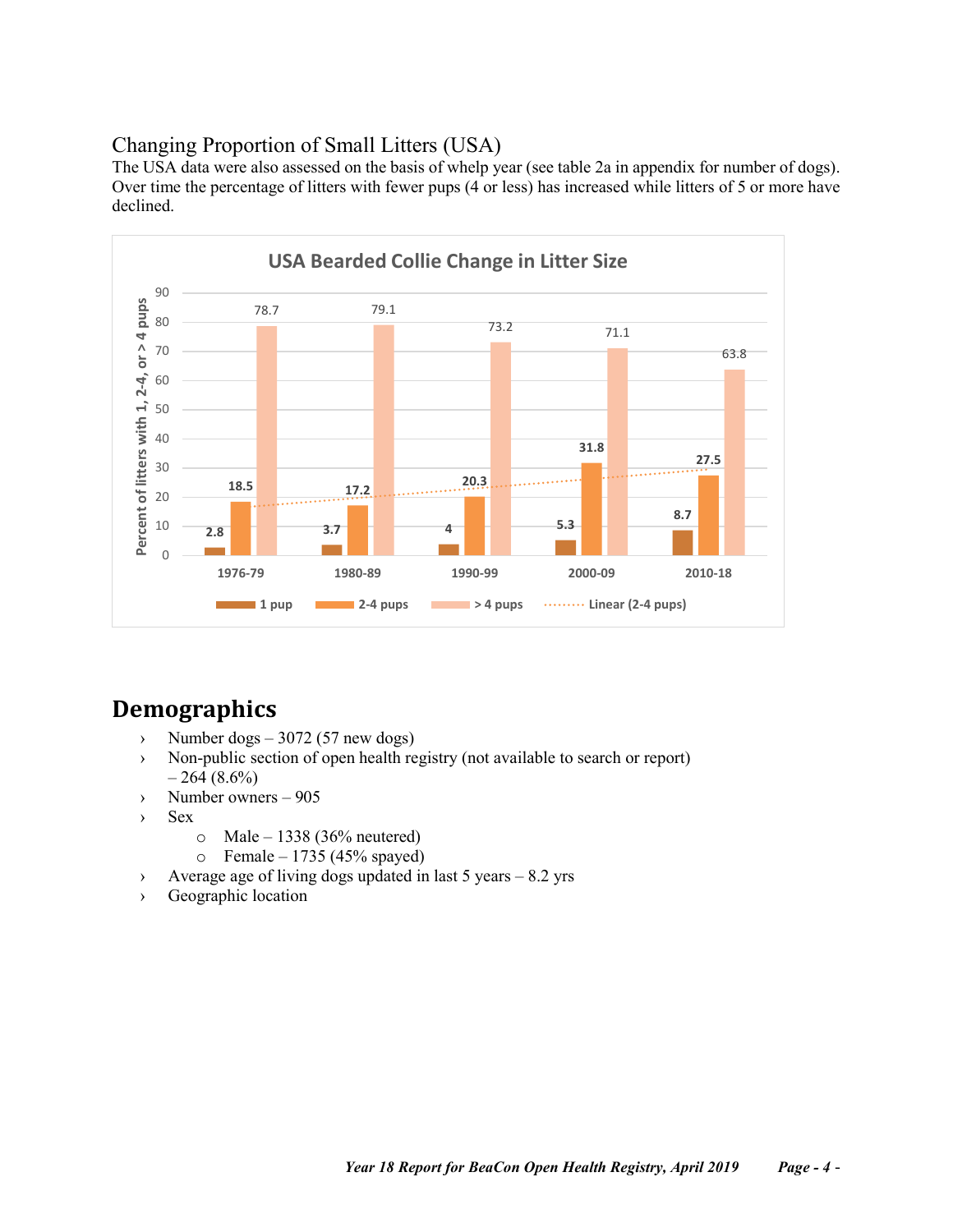

# <span id="page-4-0"></span>**Health Problem Categories**

As in previous report years, major health problem fit into five categories.

| Group                  | # cases | $#$ dogs | $\%$ of all dogs $(3072)$ |
|------------------------|---------|----------|---------------------------|
| Autoimmune             | 411     | 340      | $11.1\%$                  |
| Behavioral             | 340     | 284      | $9.2\%$                   |
| Endocrine              | 307     | 273      | 8.9%                      |
| Cancer                 | 275     | 253      | $8.2\%$                   |
| <b>Immune Mediated</b> | 158     | 127      | 4.2%                      |

Diabetes mellitus and Addison's disease are in both the autoimmune and endocrine categories. Inflammatory bowel disease is in both allergy and autoimmune groups.

# <span id="page-4-1"></span>Autoimmune (AI) Diseases (11.1%)

| <b>Disease</b>                          | # <i>dogs</i> | % of all<br>dogs | av age of<br>diagnosis |
|-----------------------------------------|---------------|------------------|------------------------|
| Symmetrical lupoid onychodystrophy      | 110           | 3.6              | 3.9                    |
| (SLO)                                   |               |                  |                        |
| Addison's disease (hypoadrenocorticism) | 94            | 3.1              | 4.9                    |
| Inflammatory bowel disease (IBD)        | 36            | 12               | 4.6                    |
| Autoimmune hemolytic anemia (AIHA)      | 35            | 1.1              | 5.8                    |
| Vaccination reaction                    | 31            | 1.0              | 4.9                    |
| Immune mediated arthritis               | 22            |                  | 5.3                    |
| Systemic lupus erythematosus (SLE)      | 21            |                  | 7.5                    |
| Autoimmune-mediated thrombocytopenia    | 20            |                  | 7.4                    |
| (AITP)                                  |               |                  |                        |
| Discoid lupus erythematosus             | 9             |                  |                        |
| Pemphigus                               | 8             |                  |                        |
| Addison's atypical*                     | 7             |                  |                        |
| Demodectic mange                        |               |                  |                        |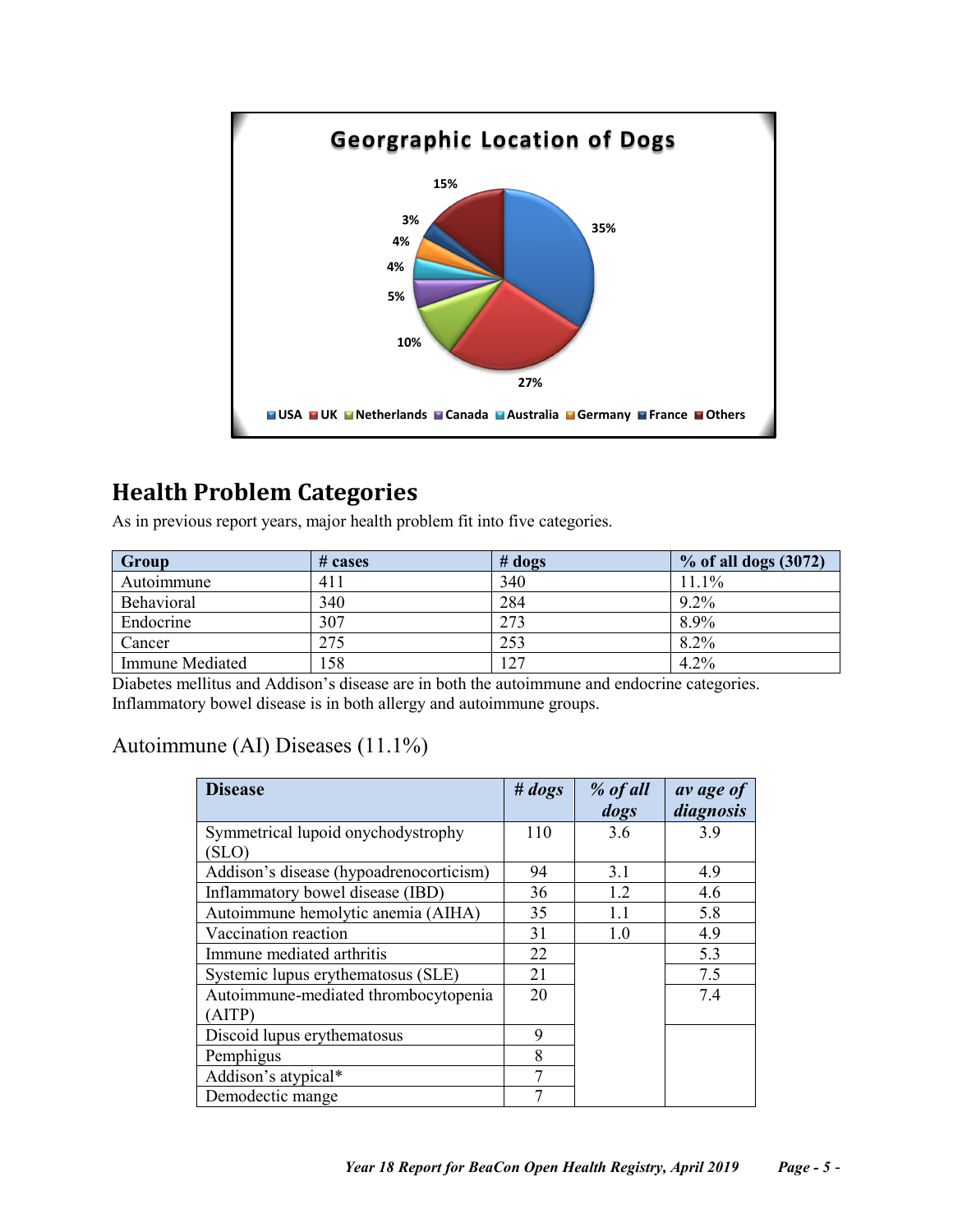**\***Atypical Addison's was separated from primary Addison's this year because treatment and physiology are different; if there is genetic cause for either, perhaps the genetics are also different.

There were 5 cases each of keratoconjunctivitis sicca and diabetes mellitus, 4 myositis, and 1 myasthenia gravis.

Some dogs had more than one AI problem which complicated management.

#### <span id="page-5-0"></span>**Sex Distribution of AI Disease**

| <b>Disease</b>            | <b>Female Incidence</b> |
|---------------------------|-------------------------|
| Vaccination reaction      | 77.4%                   |
| <b>AITP</b>               | 70.0%                   |
| <b>SLE</b>                | 66.7%                   |
| <b>AIHA</b>               | 65.7%                   |
| Addison's                 | 64.9%                   |
| Immune mediated arthritis | 63.6%                   |
|                           | 44.4%                   |
|                           | 40.9%                   |

<span id="page-5-1"></span>**Frequency of AI problems, Addison's and SLO Over Time (all are %)**

| Report year |             |                   |            |
|-------------|-------------|-------------------|------------|
| ending Feb  | AI diseases | Addison's disease | <b>SLO</b> |
| 2006        | 12.4        | 6.3               | 2.1        |
| 2007        | 12.7        | 5.9               | 2.2        |
| 2009        | 12.0        | 4.6               | 2.7        |
| 2011        | 12.4        | 4.1               | 3.5        |
| 2013        | 11.6        | 3.7               | 3.5        |
| 2015        | 11.4        | 3.6               | 3.4        |
| 2017        | 11.6        | 3.4               | 3.6        |
| 2018        | 11.2        | 3.3               | 3.6        |
| 2019        |             | 3.1               | 3.9        |

The decreased frequency of Addison's disease and increased frequency of SLO may represent real changes or owner's participating in the registry because of the then current disease emphasis on research; it is impossible to differentiate the reason.

### <span id="page-5-2"></span>Behavioral, Temperament Issues (9.2%)

| <i><u><b>Issue</b></u></i>    | #   | % of all dogs |
|-------------------------------|-----|---------------|
| Fear*                         | 275 | $9.0\%$       |
| Aggression**                  | 40  | 3%            |
| Hyperactivity                 |     |               |
| Obsessive compulsive disorder |     |               |

\*loud sharp noises  $-218$ ; other  $-34$ ; everything  $-10$ ; stranger  $-9$ ; crowds  $-4$ \*\*dog – 19; family – 12 (5 were euthanized at a young age); all – 6; stranger – 6. It is conceivable that some of the dog aggression cases represent fear; with incomplete histories that is an unknown.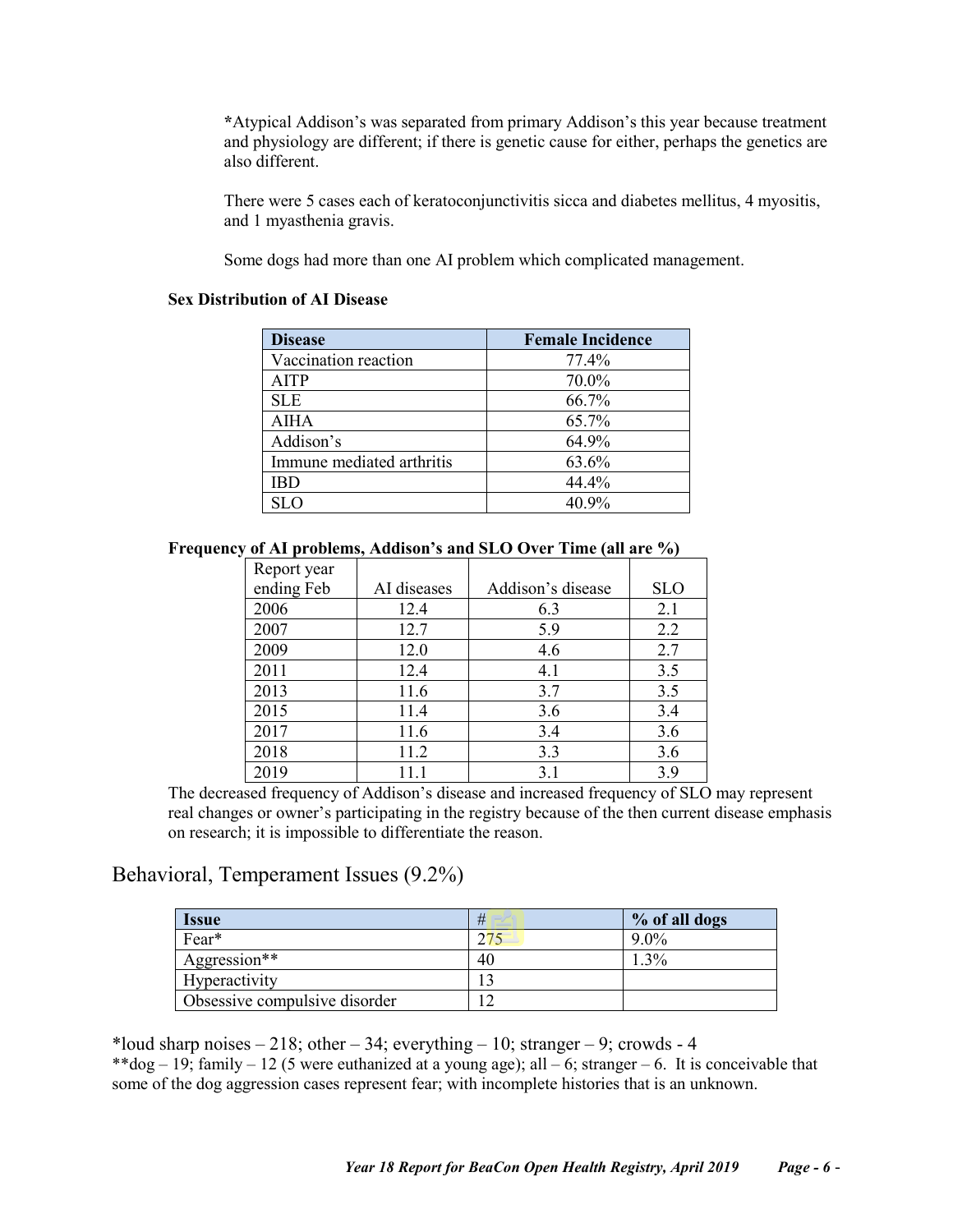#### <span id="page-6-0"></span>**Fear of Loud Sound.**

The fear of loud sounds has been recognized for many years. The cause(s) are not known though possibilities include inheritance, association with a sudden aversive event, or even medical causes. For example, an association exists between fear and hypothyroidism but doesn't necessarily mean cause; the fear is reduced in some dogs treated for hypothyroidism.

The age of onset for loud sound fear was less than four years in 73% of the 145 dogs for whom age was given. A consideration in the older dog who newly develops this fear, could be musculoskeletal pain, as noted in this [report.](https://www.frontiersin.org/articles/10.3389/fvets.2018.00017/full)

#### <span id="page-6-1"></span>**Aggression.**

Aggressive behavior has led to euthanasia of dogs from many breeds; sometimes it is the only choice. It is important to rule out medical problems that could be causing physical discomfort or pain, or hypothyroidism. Aggressive behavior can take many forms and families/individuals differ widely in the level of aggression they are prepared to tolerate/live with. Beardies are often willing to test owners and if a growl gets them out of doing something they don't want to do or gets them something they want they will likely try it again. Because they are intelligent and easily bored it is important that they have plenty of exercise both physical and mental, and their owners make clear the behavior expected of them.

If the aggression is determined to be behavioral, it is often possible to modify or manage the behavior so that dog and owner can live in harmony. In some cases psychoactive drugs will be helpful in ameliorating the aggression to the point where it is easier to reestablish appropriate behavior. In most cases the dog can then be weaned off the medication. Basket muzzles, gates etc., may also be useful during this time. The help of a skilled trainer and/or veterinarian specializing in behavior may be invaluable.

There is the occasional dog with aggression for whom there is no effective solution; those are euthanized out of safety concerns for the family and at a relatively young age. This condition has been given different names, including rage syndrome, idiopathic aggression, and episodic dyscontrol. In between the unpredictable and unprovoked episodes the dogs are normal behaviorally and interactively. Families are very distressed by the sequence of events and is likely equally difficult for the professionals who are consulted. Among breeds in which this condition has been diagnosed are Cocker Spaniels, English Springer Spaniels, and Belgian Malinois.

| <b>Disease</b>    | $#$ (%) of All Dogs | <b>Average Age at</b><br>Diagnosis (yr) |
|-------------------|---------------------|-----------------------------------------|
| Hypothyroid       | $167(5.4\%)$        | 7.5                                     |
| Addison's disease | $94(3.1\%)$         | 4.9                                     |
| Cushing's disease | $34(1.1\%)$         | $10.2*$                                 |
| Diabetes mellitus |                     |                                         |
| Insulinoma        |                     |                                         |

# <span id="page-6-2"></span>Endocrine Problems (8.2%)

 $*1$  case in a 3  $\frac{1}{2}$  year old.

There were no cases of hypoparathyroidism.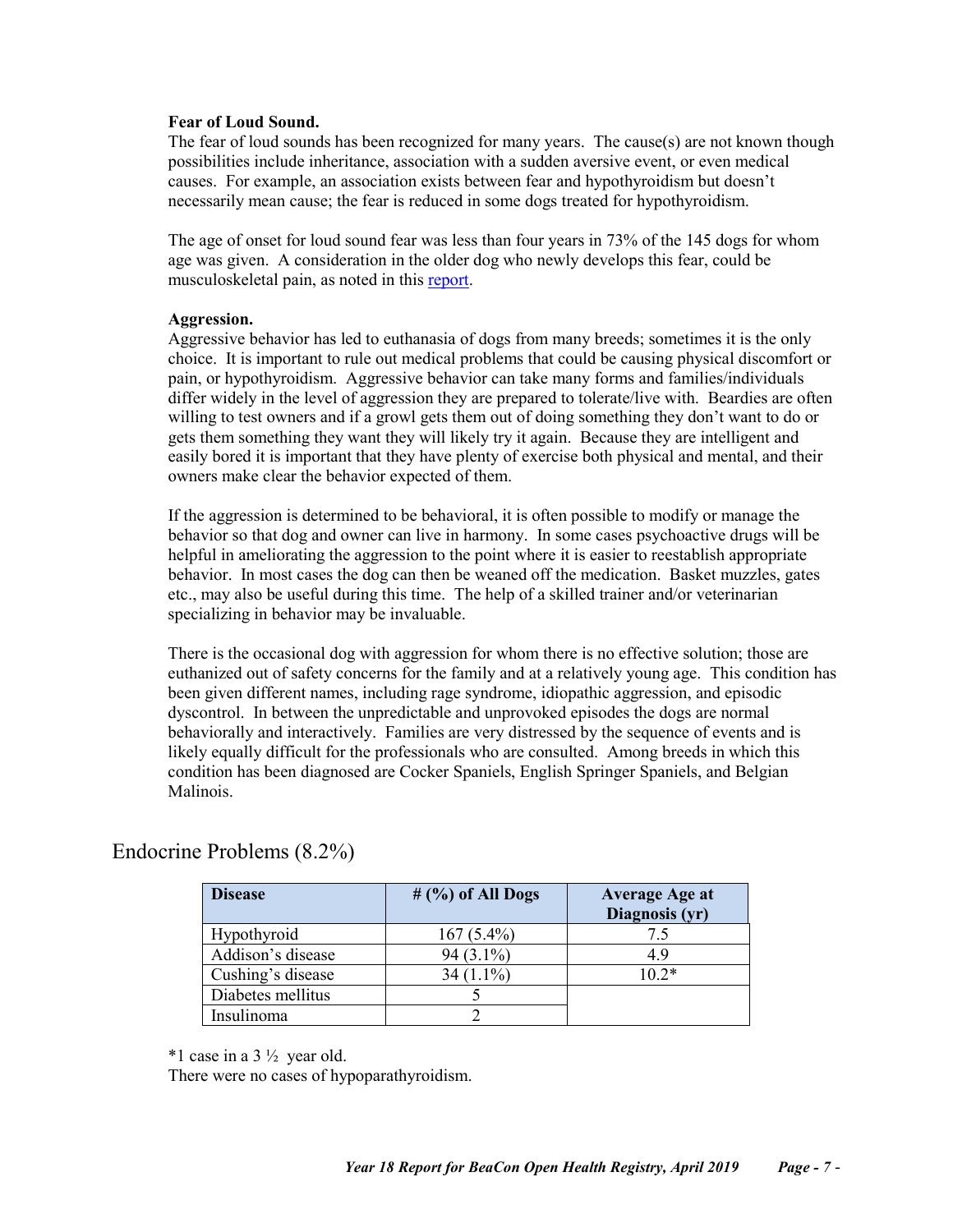Hypothyroidism has a wide range of ages at diagnosis (from 8 months to 15 years). While it is commonly stated that hypothyroidism is usually detected in dogs age 4-7, this is the age at which the more traditional symptoms of hypothyroidism usually become apparent; behavioral and more subtle signs appear in younger dogs. In general, dogs up to age 7 primarily have thyroiditis past that age hypothyroidism increasingly becomes attributable to biological aging of the thyroid gland. It is important to understand that hypothyroidism is present from an endocrine perspective of decreased thyroid gland function long before the clinical signs appear. Both factors were the rationale behind the BCCA CHIC recommendation a thyroid panel yearly until age 5 and then every two years. There were no cases of hypo- or hyperparathyroidism.

See health screening section for OFA information on thyroid testing.

## <span id="page-7-0"></span>Cancer (8.2%)

| Location        | #   | Av Age of      |
|-----------------|-----|----------------|
|                 |     | Diagnosis (yr) |
| Liver           | 28  | 12.2           |
| Mammary         | 26  | 11.0           |
| Spleen          | 21  | 10.8           |
| Abdominal       | 18  | 11.9           |
| Nasal           | 16  | 11.0           |
| Hemangiosarcoma | 15  | 11.6           |
| Stomach         | 13  | 11.3           |
| Bone            | 11  | 11.1           |
| Testicular      | 9   | 12.0           |
| Kidney          | 6   | 11.5           |
| Other           | 108 |                |

Cancer is a later onset disease based on average age of diagnosis. The "other" cancers can be studied by using the search or report function.

Because of the low necropsy rate or lack of biopsy for diagnosis, the prevalence of cancer and location remains indeterminate. For example, the liver, spleen, or abdominal cancers could be primary hemangiosarcoma with metastatic spread.

### <span id="page-7-1"></span>Immunoglobulin Mediated Disorders (4.1%)

Allergy generally and flea bite allergy specifically, are mediated by immunoglobulin E (Ig E) whereas, food sensitivity and intolerance is mediated by immunoglobulins A and M (IgA and IgM). Inflammatory bowel disease is related to food sensitivity or intolerance.

| <b>Disease</b>                    | # $(%)$ of<br><b>All Dogs</b> | Av age onset<br>(yr) |
|-----------------------------------|-------------------------------|----------------------|
| Dietary allergy/food intolerance  | 49 $(1.6\%)$                  | 3.8                  |
| Inflammatory bowel disease (IBD)  | $36(1.2\%)$                   | 4.6                  |
| Atopy                             | 33 $(1.1\%)$                  | 3.2                  |
| Flea bite allergy                 | $29(0.9\%)$                   | 4.0                  |
| Exocrine pancreatic insufficiency |                               |                      |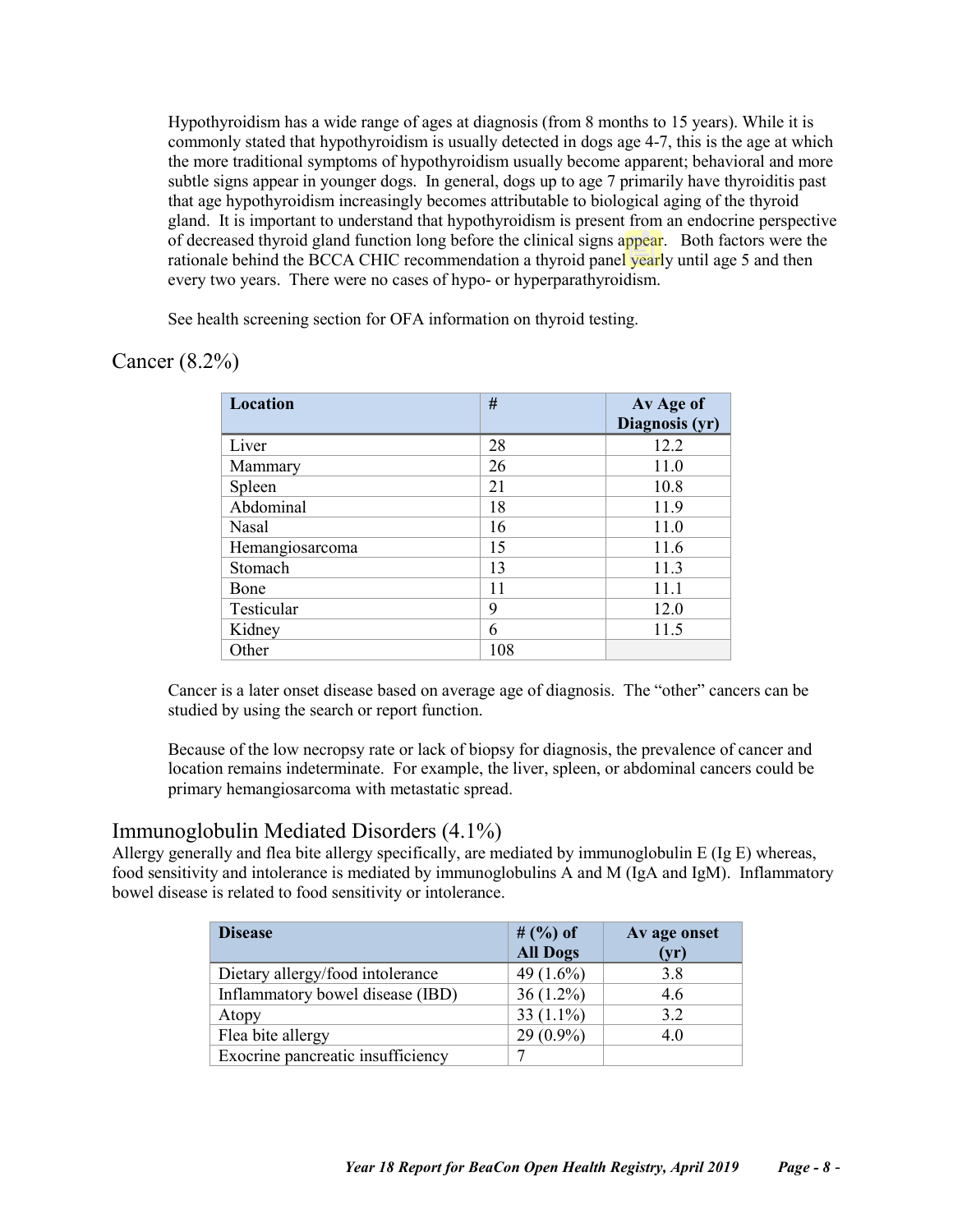## <span id="page-8-0"></span>Other Diseases or Problems

| Problem                       | # Dogs | % All Dogs |
|-------------------------------|--------|------------|
| Arthritis (note 1)            | 93     | 3.0        |
| Umbilical hernia              | 72     | 2.3        |
| Hip dysplasia                 | 70     | 2.3        |
| Urinary infection             | 53     | 1.7        |
| Pyometra                      | 50     | 1.7        |
| Eye, other                    | 50     | 1.7        |
| Cataract                      | 44     | 1.4        |
| Depigmentation                | 43     | 1.4        |
| Hearing loss (note 2)         | 41     | 1.2        |
| Vestibular disease            | 35     | 1.1        |
| Kidney failure, cause unknown | 35     | 1.0        |
| (note 3)                      |        |            |
| Nail problems, other          | 15     |            |
| Hot spots                     | 20     |            |
| Epilepsy, idiopathic (note 4) | 19     |            |
| Exercise induced hyperthermia | 16     |            |

\*Pyometra frequency calculated by # cases/# bitches

\*\*Cryptorchid frequency calculated by # cases/# dogs

- Note 1: Arthritis. Age of onset was over 8 years of age in 66, with an average of 10.6 yrs; among the younger ones, only 1 had multiple joint involvement
- Note 2: Hearing loss. Average age of onset was 12 years, so aging likely was a major contributing factor Three dogs had early onset. Two were deaf by 1 month of age; the other began to go deaf at age 5 yr 3 mo and was almost completely deaf by age 7 yr. The latter dog had two deaf littermates, so the cause was considered genetic by the owner.
- Note 3: Kidney failure of unknown cause. Six dogs had onset of disease before age 8 years. For the others, the average age was 11.8 years, suggesting that aging contributed.
- Note 4: There is insufficient information given about how the diagnosis was made; at best this is an uncertain diagnosis.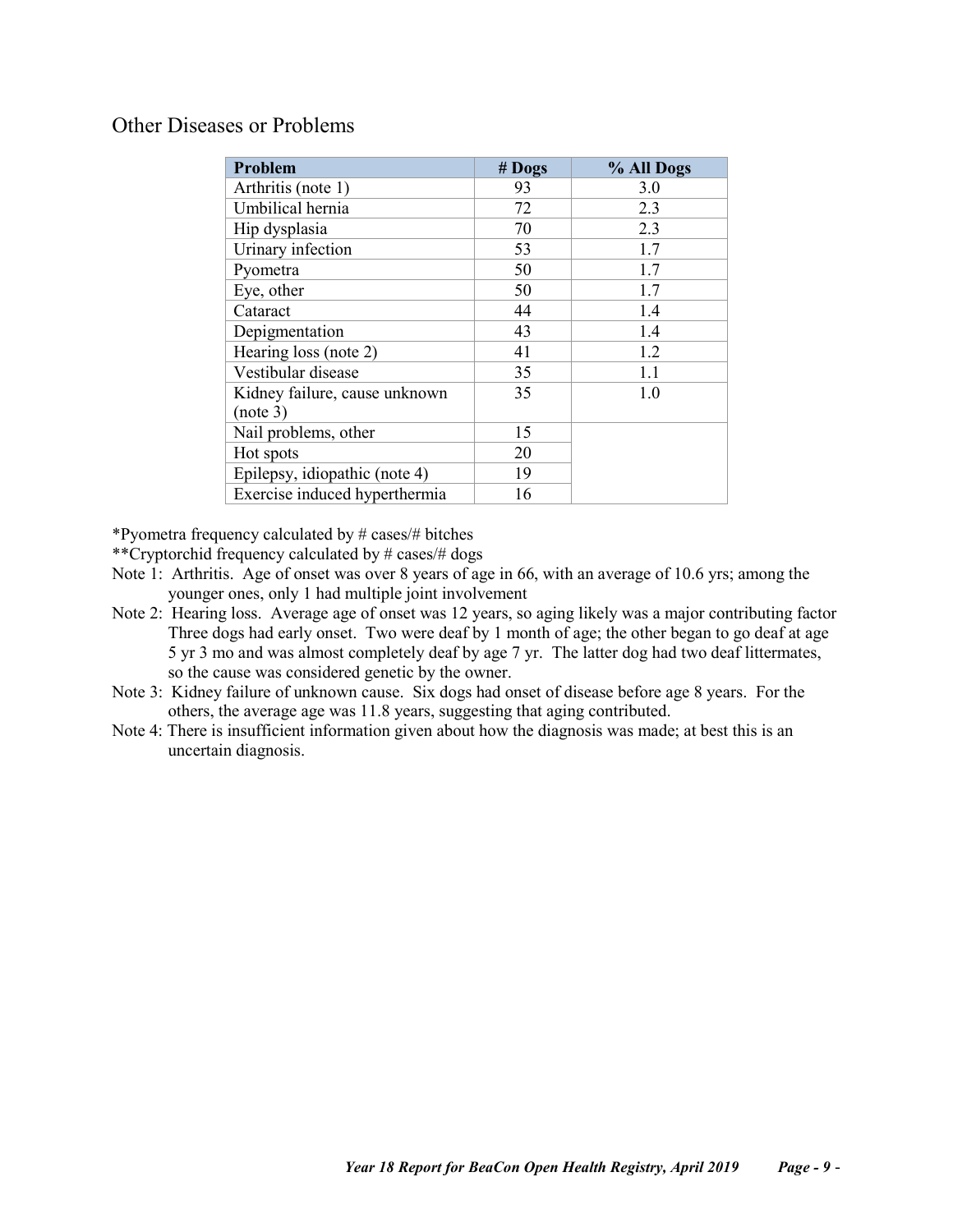# <span id="page-9-0"></span>**Health Screening Tests**

| <b>Screening Test</b> | # Tests | $#$ Dogs | % Dogs Having Test |
|-----------------------|---------|----------|--------------------|
| <b>Hips</b>           | 1148    | 1127     | 36.7%              |
| Eyes                  | 802     | 601      | 19.6%              |
| Thyroid               | 514     | 349      | 11.4%              |
| Elbows                | 292     | 292      | 9.5%               |
| <b>CEA/CH</b>         | 177     | 172      | 5.6%               |
| MDR1                  | 52      | 52       | 1.7%               |
| Prelim hips           | 26      | 26       |                    |
| <b>DLA</b>            | 29      | 29       |                    |
| Von Willebrand's      | 20      | 20       |                    |
| pred PRA              | 3       | 3        |                    |
|                       |         |          |                    |
| Hips and eyes         |         | 516      | 16.8%              |
| Hips and elbow        |         | 286      | 9.3%               |
| Hips and thyroid      |         | 258      | 8.4%               |
| Hips, eyes, & thyroid |         | 212      | 6.9%               |

<span id="page-9-1"></span>Collie Eye Anomaly/Choroidal Hypoplasia (CEA/CH) was identified in a Bearded Collie in the UK in 2012. Subsequently many have been tested. Information from public databases is available on individual dogs in Irena Fransson's online database [\(http://www.bcpedigree.se/\)](http://www.bcpedigree.se/)

#### <span id="page-9-2"></span>**Results from PawPrints lab (# tested – 201), 11/19/2018**

- 176 clear AA  $(87.6%)$
- 25 carriers AB (12.4%). T*hese are not being reported to OFA which has only 44 CEA Beardies.*
- 0 at risk BB

#### <span id="page-9-3"></span>**Most Frequent Geographic Location of CEA Tested Dogs (n=177)**

- Germany  $-25.8\%$
- Netherlands  $-12\%$
- United Kingdom  $-8.2\%$
- United States  $-1.6\%$

### <span id="page-9-4"></span>Most Frequent Geographic Location of MDR1 Tested Dogs (n=52)

- Germany  $-12$
- Netherlands  $-11$
- United States 10
- United Kingdom  $-9$

# <span id="page-9-6"></span><span id="page-9-5"></span>OFA Bearded Collie Health Screen Statistics.

# **Hips (# evaluated – 4932)**

- Excellent  $17.0\%$
- Normal  $-92.9\%$
- Dysplastic  $-6.2\%$

### <span id="page-9-7"></span>**Thyroid (# evaluated – 963)**

- AI thyroiditis  $-1.7\%$
- Equivocal  $11.0\%$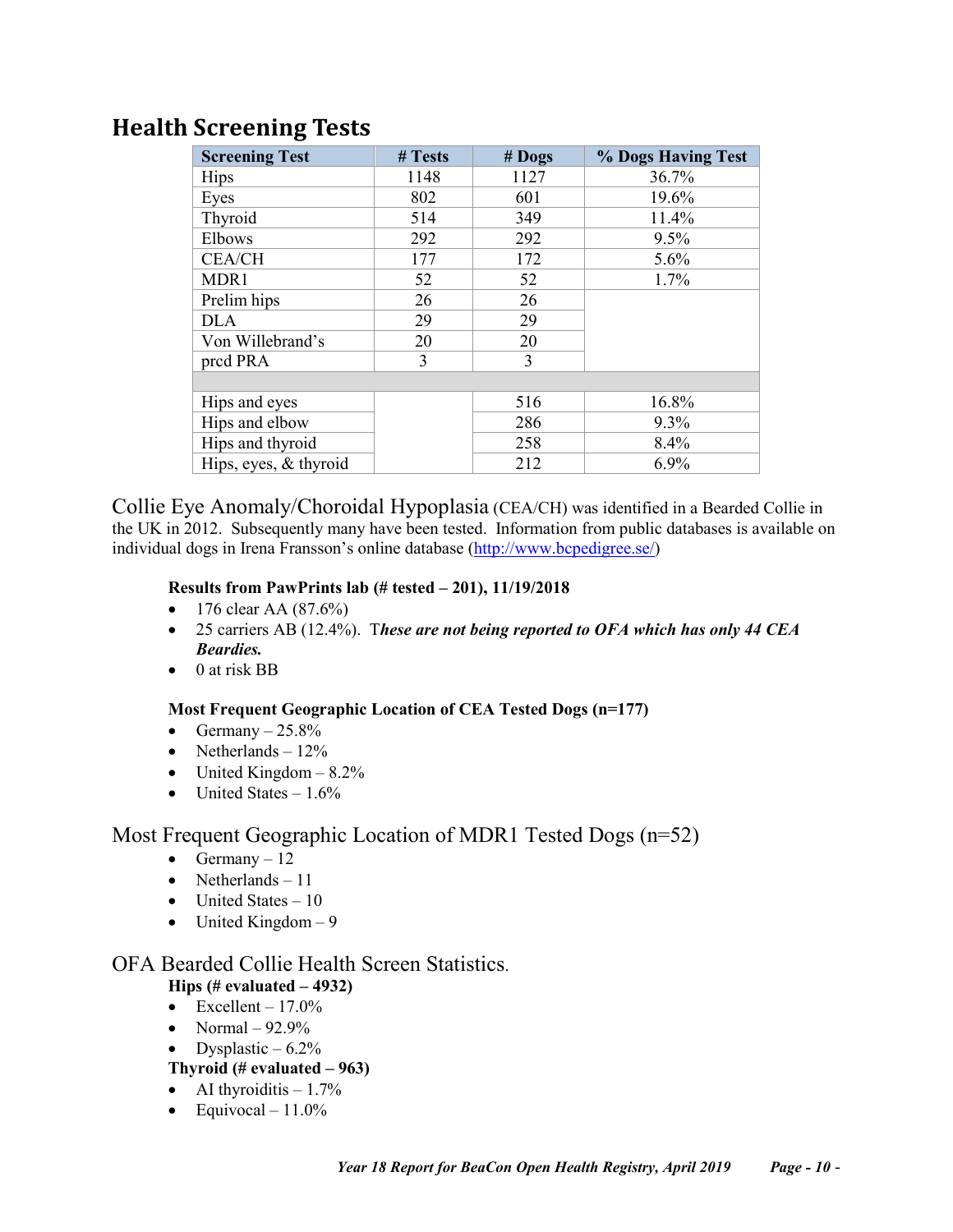• Normal –  $87.3\%$ 

### <span id="page-10-0"></span>**Elbow (# evaluated - 849)**

- Normal  $97.2\%$
- Dysplastic  $-2.6\%$
- Equivocal  $0.2\%$
- **Collie Eye Anomaly (# reported - 44)**
- Normal  $-100\%$

# <span id="page-10-1"></span>**Reproductive Outcome**

<span id="page-10-2"></span>Dogs (# bred - 257)

- Semen check done  $-87$  (34.9%).
- Production outcome. Note that slightly over 1/3 of all puppies came from 19 of the dogs who were bred 10 or more times; in other words a popular sire effect which is a contributor to genetic bottle necks with potential negative effects.

|              | # <b>dog</b> <sub>S</sub> | # litters |                | % pups   |
|--------------|---------------------------|-----------|----------------|----------|
| # times bred | bred                      | produced  | total $#$ pups | produced |
|              | 72                        |           | 472            | 9.4%     |
|              | 47                        | 80        | 487            | 9.7%     |
| 3            | 27                        | 79        | 469            | 9.3%     |
| 4            | 15                        | 54        | 295            | $5.9\%$  |
|              | 15                        | 65        | 351            | 7.0%     |
|              | 9                         | 42        | 184            | 3.7%     |
|              | 6                         | 35        | 224            | 4.4%     |
| 8            | 8                         | 57        | 336            | 6.7%     |
| Q            | 6                         | 44        | 268            | 5.3%     |
| 10 or more   | 19                        | 320       | 1960           | 38.9%    |
| <b>TOTAL</b> |                           | 861       | 5046           |          |

*For the population in this registry, over 1/3 of the puppies were produced by 7.4% of the dogs. This is recognized as the popular sire phenomenon and it can create a significant bottleneck for any breed.*

#### <span id="page-10-3"></span>**Later Health Problems in Dogs' Progeny**

| Problem     | # dogs producing problem | $#$ pups with problem |
|-------------|--------------------------|-----------------------|
| Cryptorchid | 29                       | 62                    |
| Addison's   | 14                       |                       |
| <b>SLO</b>  | 16                       |                       |
| Hypothyroid |                          | ، 0                   |
| SL E        |                          |                       |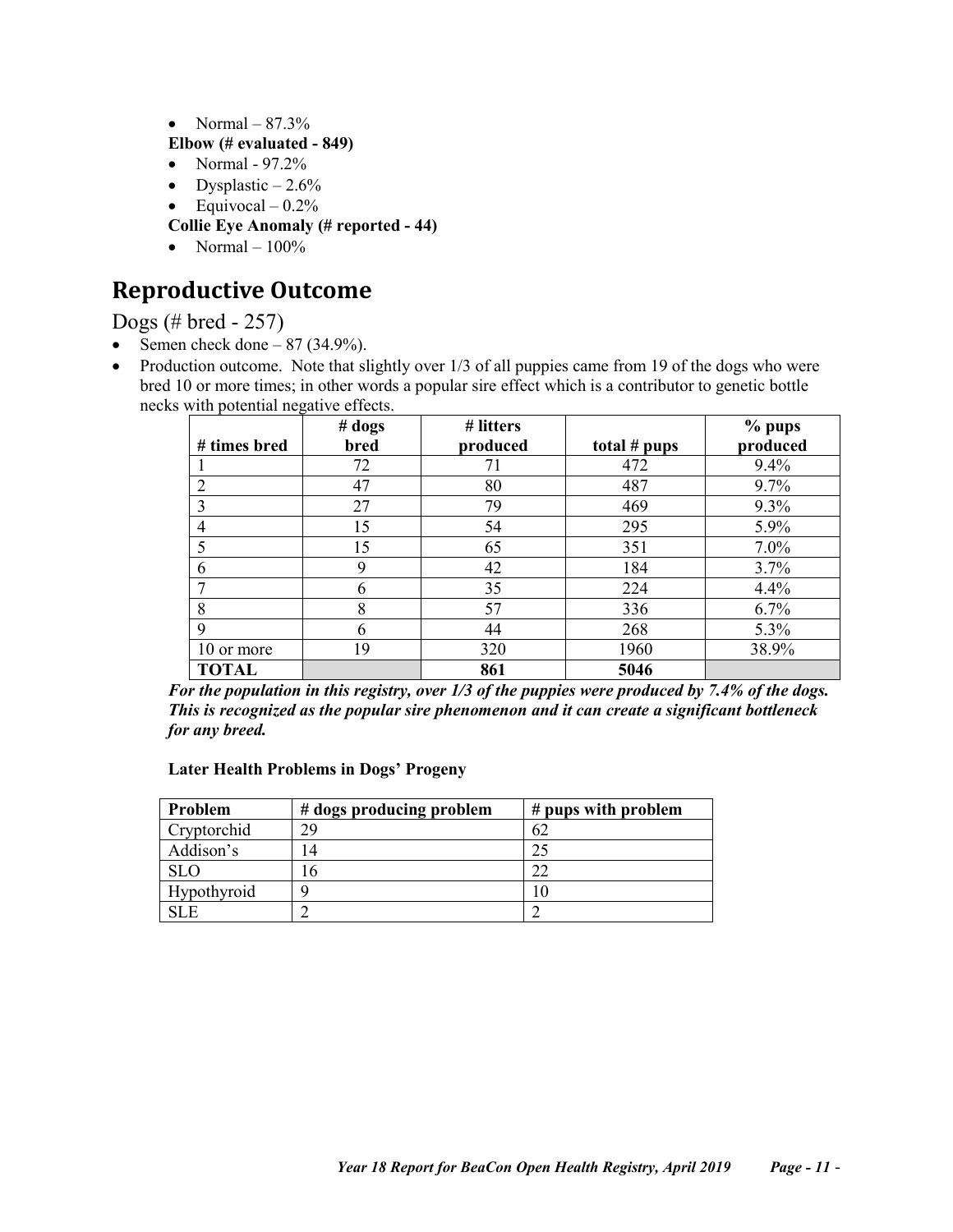| # times bred | # bitches | # litters | pups born |             |                      |
|--------------|-----------|-----------|-----------|-------------|----------------------|
|              | bred      | produced  | # born    | # live born | # live $\omega$ 6 wk |
|              | 172       | 188       | 1244      | 1121        | 948                  |
|              | 130       | 261       | 1653      | 1460        | 1317                 |
|              | 77        | 217       | 1319      | 1060        | 1032                 |
|              | 27        | 99        | 551       | 481         | 438                  |
|              | 11        | 56        | 380       | 334         | 326                  |
|              |           | 9         | 29        | 14          | 14                   |
| <b>Total</b> | 845       | 830       | 5258      | 4514        | 4150                 |

### <span id="page-11-0"></span>Bitches (# bred - 503; litters produced – 830)

Average litter size was 6.3 pups; mortality at birth was 14% with an additional 8% between birth and 6 weeks of age.

Delivery was by C-section for 98 litters (11.6%).

#### <span id="page-11-1"></span>**Breeding Method**

| <b>Method</b>         | # Bitches |
|-----------------------|-----------|
| Natural               | 610       |
| $A/I$ fresh           |           |
| Natural and A/I fresh | 28        |
| $A/I$ frozen          | 19        |
| A/I chilled           | 19        |
| A/I operative         | 24        |

#### <span id="page-11-2"></span>**Bitches' Progeny and Early Identifiable Issues**

| Issue            | $#$ Pups |
|------------------|----------|
| Cryptorchid      | 121      |
| Mismark          | 154      |
| Umbilical hernia | 120      |
| Bad bite         | 26       |
| Poor pigment     | 20       |
| Cleft palate     |          |

#### <span id="page-11-3"></span>**Later Health Problems in Bitches' Progeny**

| Problem                            | # Bitches |
|------------------------------------|-----------|
| Addison's                          |           |
| Symmetrical lupoid onychodystrophy | フフ        |
| Systemic lupus erythematosus       |           |
| Hypothyroid                        |           |

## <span id="page-11-4"></span>Sharing of Health Information

Puppy owners, breeders (defined normally as owner(s) of a litter's dam), and stud dog owners all have a vital role sharing health information. When a party omits that responsibility it is to the detriment of future breeding programs and the breed's long term health prospects.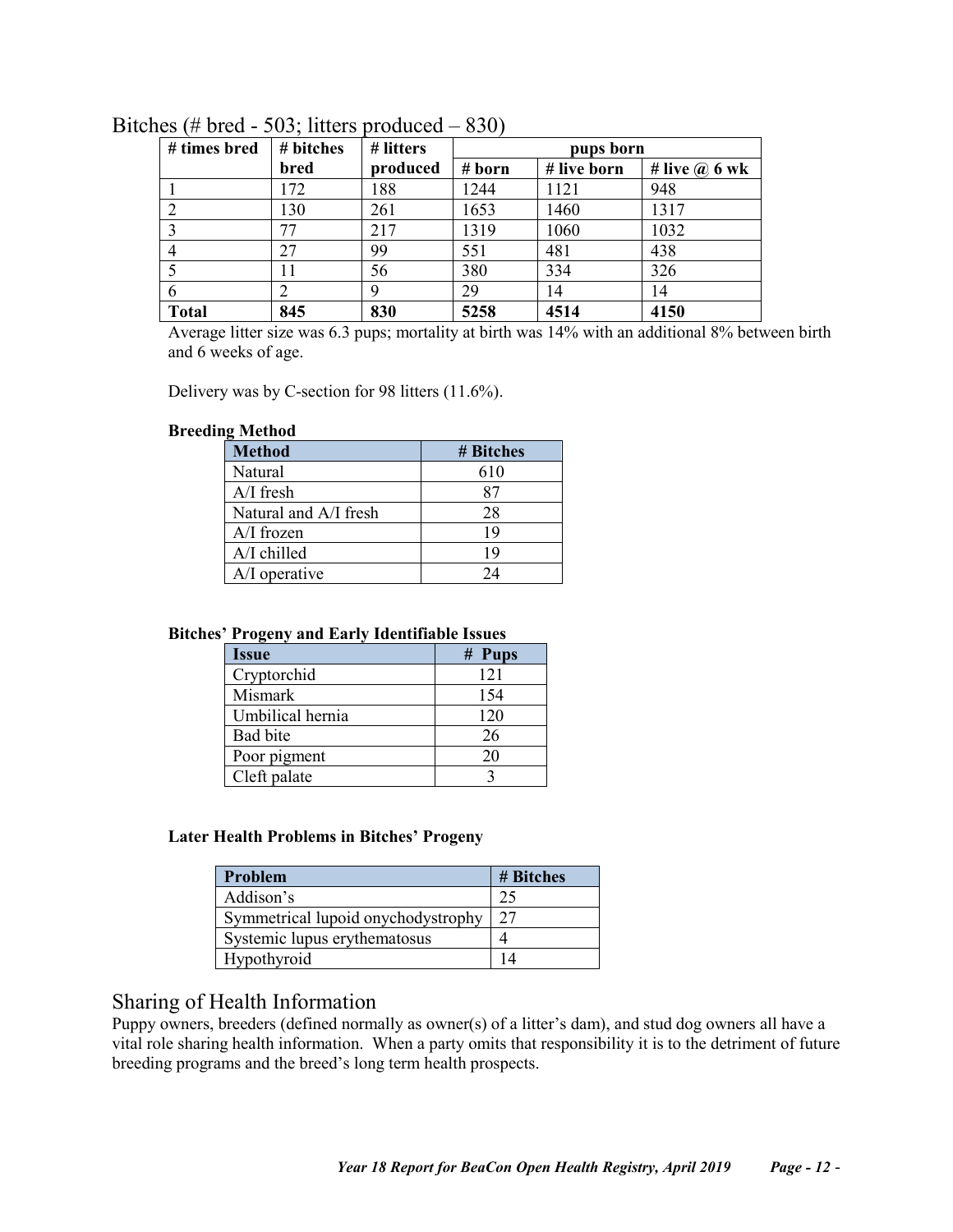# <span id="page-12-0"></span>**Mortality**

## <span id="page-12-1"></span>General

There were 1148 deceased dogs or 37.4% of all registry dogs. Only 1071 had information to analyze causes of death in age groups or by disease categories.

### <span id="page-12-2"></span>**Deaths by age group**

The average of death for 1029 dogs was 12.2 years.

| Age Group (yr)             | -- C<br># | % all deaths<br>(# 1148) | % all dogs<br>(# 3072) |
|----------------------------|-----------|--------------------------|------------------------|
| $<$ 3                      | 26        | 2.3                      | 0.9                    |
| $3 - 6$                    | 77        | 6.7                      | 2.5                    |
| $7 - 8*$                   | 69        | 6.0                      | 2.3                    |
| $9 - 11$                   | 190       | 16.6                     | 6.2                    |
| $12 - 13$                  | 289       | 25.3                     | 9.4                    |
| >13                        | 388       | 34.0                     | 12.6                   |
| Information<br>unavailable | 119       |                          |                        |
| Total                      | 1148      |                          |                        |

\*Deaths below age 9 years (# 171) accounted for 15% of all deaths

#### <span id="page-12-3"></span>**Necropsies**

These were conducted in 55 deaths (4.8%). Necropsies can sometimes be helpful to identify the cause of death, even one limited to the organs thought to be involved.

#### <span id="page-12-4"></span>**Mode of Death**

- Natural  $-129$
- Euthanasia  $848$
- Accidental  $-32$
- Undocumented the remainder

### <span id="page-12-5"></span>Leading Causes of Death

This information is somewhat incomplete because owners don't always indicate a cause of death in the death form; if it is only written on the dog's home page in the "other info", it does not transfer to either the health problem form or the death info form. As for the health problem analysis, a veterinarian's guess as to diagnosis or cause of death is insufficient. Even so, the basic data about general category of diseases causing death and incidence of death at different ages can be useful. For example, death in younger dogs is not a normal happening in the Bearded Collie; greater effort should be made to understand what has happened and this needs to be done shortly before or immediately after euthanasia or natural death. The most common cause of death in the older dogs is "old age".

#### <span id="page-12-6"></span>**Major Causes of Death by Age Group**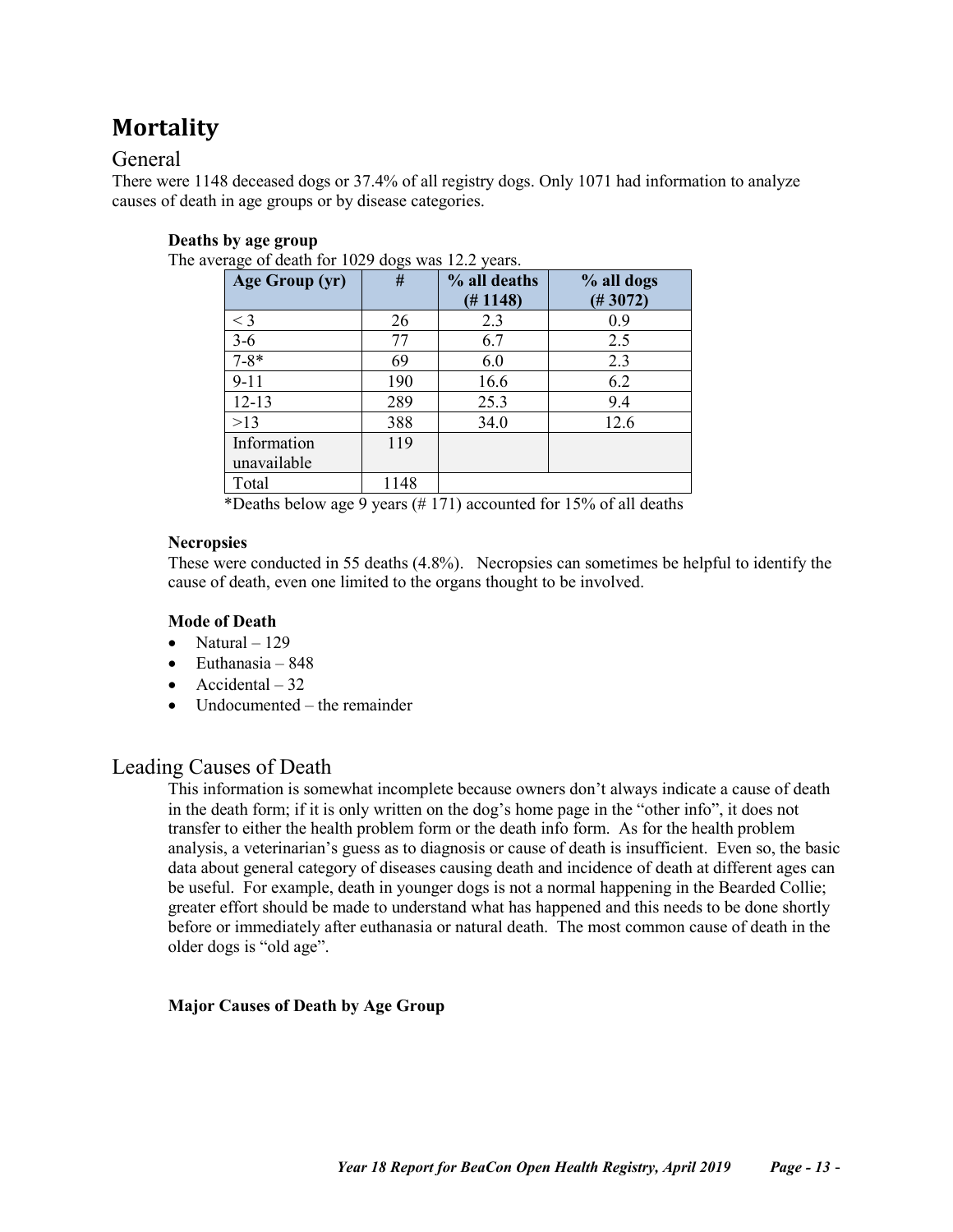

# <span id="page-13-0"></span>**Coefficient of Inbreeding (COI)**

COI indicates the closeness of relationship in a pedigree. A higher number means more closely related; a lower number indicates less closely related. It is usually expressed as a percentage. The concept was developed by Sewall Wright (Coefficients of inbreeding and relationship. Am Nat. 56:330-8, 1922). The basic concept is that inbreeding exists when an ancestor appears on both sire's and dam's side of the pedigree.

**BeaCon uses 10 generations** and relaxed with maximal speed for COI calculations in Breeder's Assistant software**.** These COI values should only be compared with values obtained with other software programs if the calculation methodology and the number of generations used are identical.

**Pedigree Display of CO**I. Starting with dogs added from early 2017 on, COI are displayed for the OHR dog and the two most recent generations of ancestors.

### <span id="page-13-1"></span>Data

The data for the USA 1977 foundation stock were calculated by using just one dog from each litter. The number of foundation stock on October 1, 1976 was 939 dogs. Analysis of USA stud book pedigree information through late 2016 is in Dr. Jerry Bell's report [\(https://www.beaconforhealth.org/Final\\_Stud\\_Book\\_Analysis%20with%20edit%20restrictions.pdf\)](https://www.beaconforhealth.org/Final_Stud_Book_Analysis%20with%20edit%20restrictions.pdf).

The OHR inbreeding coefficients are arranged by decreasing COI. All countries have a minimum COI of 6-14 except for the UK which is zero (in 20 dogs).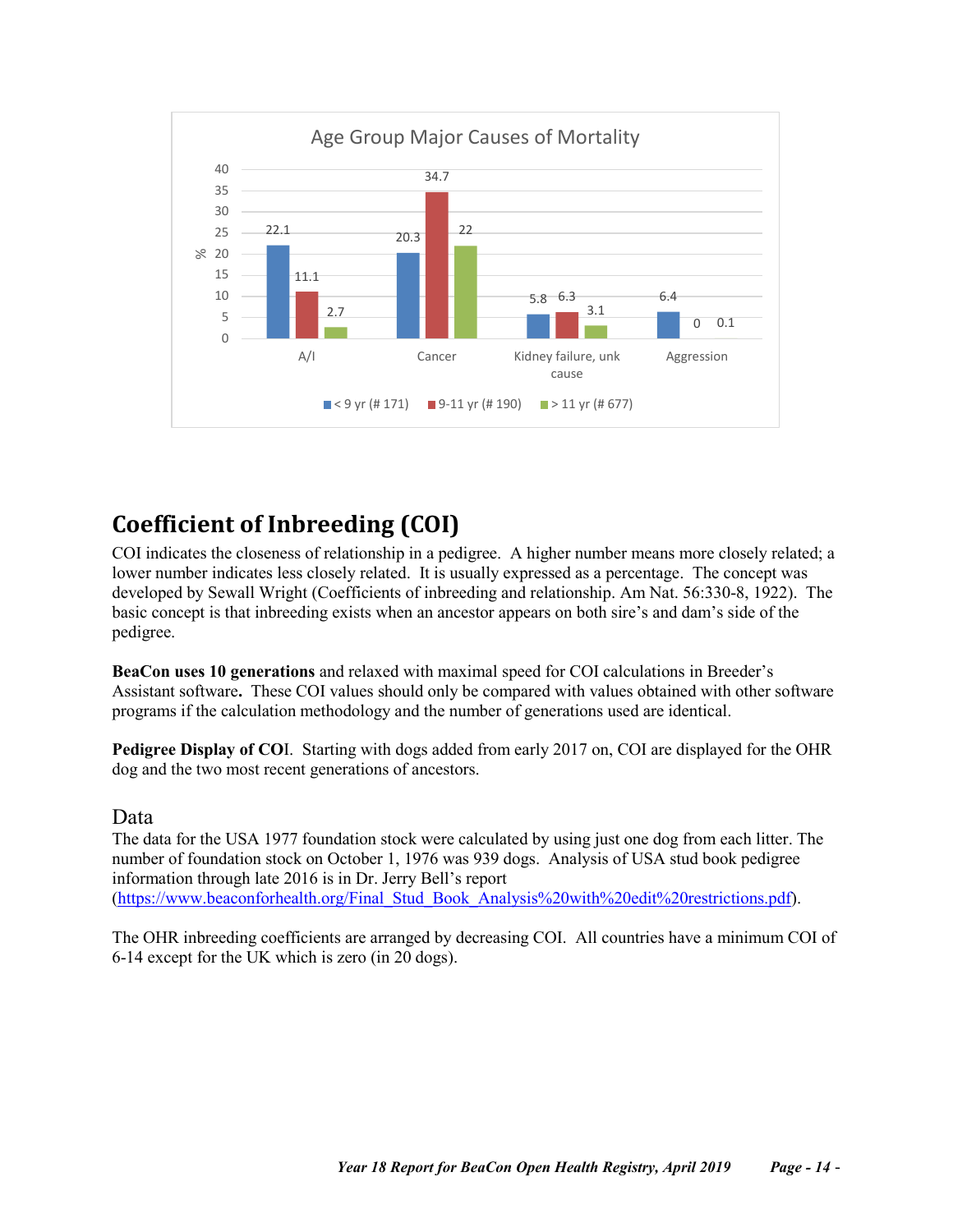|                               | <b>Coefficient of</b> |                     |  |  |
|-------------------------------|-----------------------|---------------------|--|--|
| <b>Year Report/Other</b>      |                       | Inbreeding (10 gen) |  |  |
|                               | $#$ dogs              | Av COI              |  |  |
| USA stud book $-$ birth years |                       |                     |  |  |
| 1960's                        | 56                    | 14.9                |  |  |
| 1970's                        | 1396                  | 19.8                |  |  |
| 1980's                        | 1434                  | 23.8                |  |  |
| 1990's                        | 1203                  | 25.7                |  |  |
| 2000's                        | 723                   | 25.9                |  |  |
| 2010 on                       | 99                    | 24.2                |  |  |
| <b>Open Health Registry</b>   |                       |                     |  |  |
| Year 18                       |                       |                     |  |  |
| All dogs                      | 3021                  | 22.1                |  |  |
|                               |                       |                     |  |  |
| UK                            | 820                   | 23.6                |  |  |
| <b>USA</b>                    | 1042                  | 22.9                |  |  |
| Belgium                       | 26                    | 22.4                |  |  |
| Canada                        | 157                   | 21.6                |  |  |
| Czech Republic                | 76                    | 21.4                |  |  |
| Finland                       | 53                    | 21.4                |  |  |
| France                        | 106                   | 21.0                |  |  |
| Australia                     | 123                   | 20.6                |  |  |
| Germany                       | 122                   | 20.0                |  |  |
| Netherlands                   | 307                   | 18.4                |  |  |

# <span id="page-14-0"></span>Genetic Diversity of US Bearded Collies

This lay summary was written by CA Sharp of the Australian Shepherd Genetics and Health Institute.

Dr. Bell used the Bearded Collie AKC studbook pedigree data on 4911 dogs to perform a genetic diversity analysis of the breed in the US. He used that data to determine who the UK breed founders (pedigree unknown) and earliest ancestors were, who their descendants were and what impact they have had on the breed in the United States since AKC recognition in 1977. The founders and earliest ancestors represent the original genetic potential in the population. Breeder selection over time, both in the UK and the US, has favored lines of descent from some founders over those of others. A few founders have no living descendants and thus their contribution has been lost.

This is not necessarily a negative. The failure of those lines to persist probably arises from generations of breeders who found those descendants either had undesirable traits that they did not wish to perpetuate or those dogs were less desirable than other lines present at the time. However, the **breed's current decline in population size may lead to a significant loss of genetic diversity should it continue**.

The breed today has a slightly higher average coefficient of inbreeding (measure of relatedness of the sire and dam) than do other breeds. This is not unusual for small-population breeds with a relatively complete database of dogs from the founders on down and that are comparatively new to registration. Bell's analysis indicates that **the Bearded Collie presently has sufficient genetic diversity to remain viable IF the population recovers in size** – something that requires the recruitment of new generations of breeders as well as continued effort by established breeders.

Dr. Bell's complete report is available at this [link](http://www.beaconforhealth.org/Final_Stud_Book_Analysis%20with%20edit%20restrictions.pdf)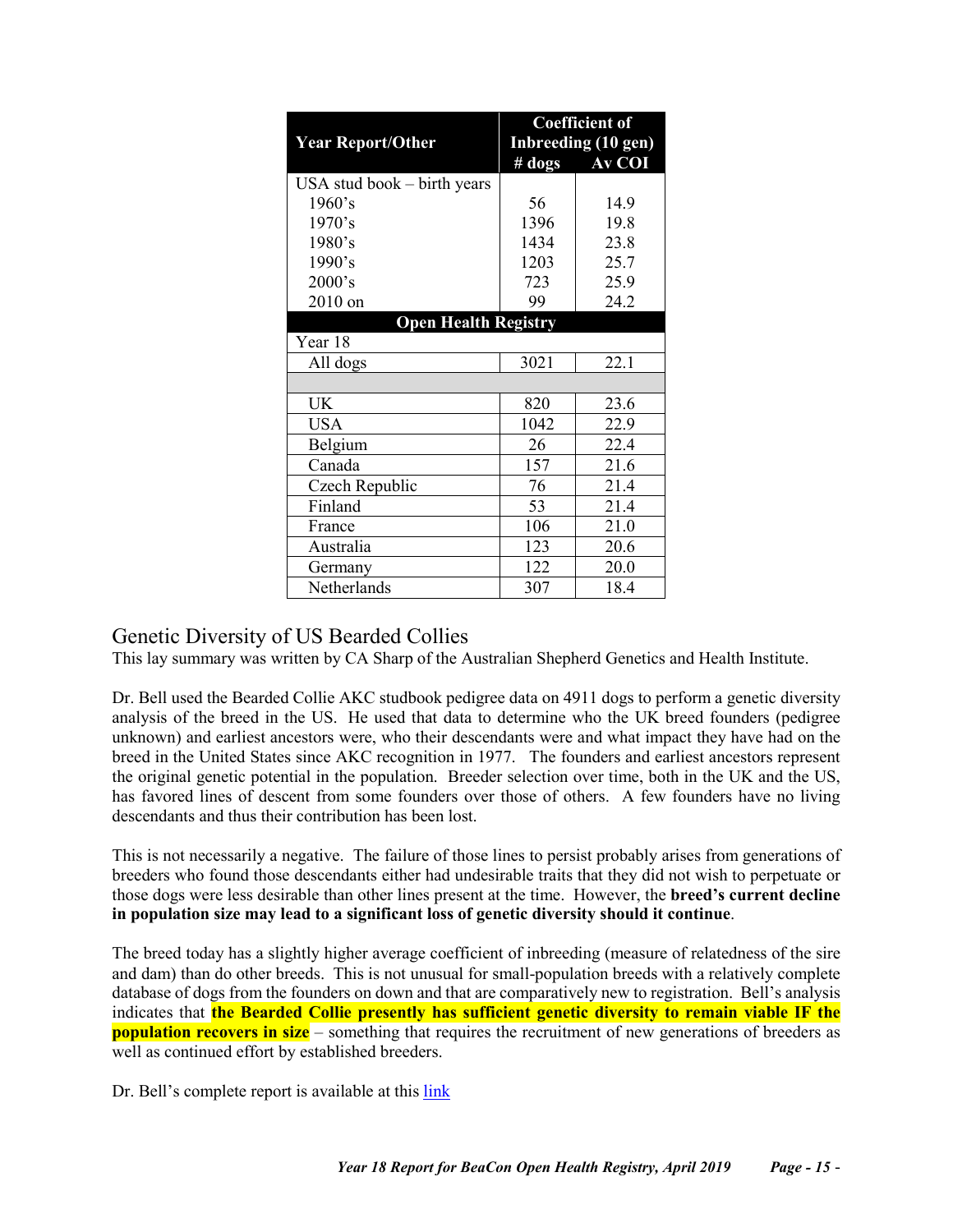# <span id="page-15-0"></span>**Conclusions**

The predominant health issues continue to be autoimmune diseases (Addison's and SLO leading the list), behavioral and temperament issues, endocrine disorders, immune mediated problems, and cancer. Reproductive outcome and problems in progeny are similar to that of previous years. The distribution of diseases responsible for death at certain ages continues as in previous years. Cancer deaths are more prevalent in dogs over 8 years of age. Deaths from autoimmune diseases occur across the age spectrum except for those over 13 years of age. The lack of necropsy and the large number of unknown causes of death gives uncertainty regarding causes of mortality.

The OHR needs as many Beardies as possible, living and dead, to be entered and updated regularly to increase its value as a predictor of emerging health issues, monitor existing ones, and be a useful tool for breeding healthy dogs in future generations.

<span id="page-15-1"></span>BeaCon's Directors thank everyone who has contributed to the open health registry.

# **Postscript**

This is year 18 for BeaCon's health registry report. The reader is referred to the [year 12 report](https://www.beaconforhealth.org/YR%2012%20report%20long%20version.pdf) introduction for information about participation, use of the database, and pedigree information.

BeaCon's Registry should not be used as a definitive source for health screening test results. Readers are encouraged to search the OFA database for USA dogs, the BCX database for UK dogs, and a dog's owner.

With BeaCon's goal of including every Beardie possible we invite all dogs, health problems or none, and lines. Breeders are encouraged to enroll pups before they go to their new homes; this provides healthy young dogs for long term follow up.

Since participation in the registry is voluntary, there are a number of large holes in the data; this means that some lines are missing, some dogs in a line are not reported, some problems for an individual dog are not reported etc.

# <span id="page-15-2"></span>Notice of Copyright

All information contained in this report is fully copyrighted by the Bearded Collie Foundation for Health (BeaCon). Permission is granted to print information only *for personal use or for publication in educational materials for Bearded Collie owners.* Nothing obtained from the information available herein may be published in any form, whether for profit or not, without permission of BeaCon. Respectfully submitted, the Board of Directors for the Bearded Collie Foundation for Health (BeaCon)

Linda Aronson Liz Ayrton Peg Caldwell CJ del Valle Karen Drummond Judy Howard Elsa Sell

<span id="page-15-3"></span>WebSite: https://www.beaconforhealth.org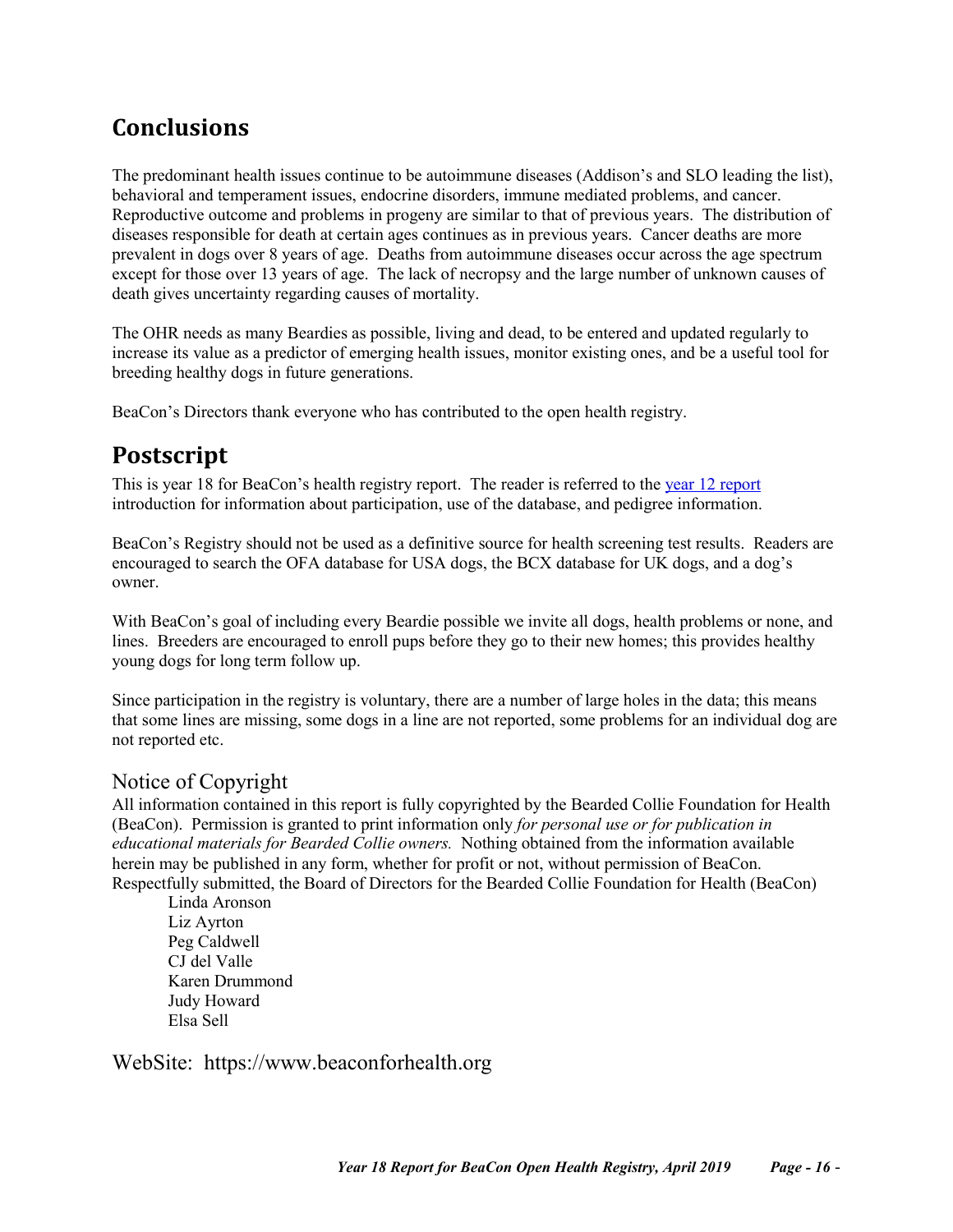# <span id="page-16-1"></span><span id="page-16-0"></span>**Appendix**

**Table 1a. Complete Registration Stats.**

|      |                   | <b>USA - AKC</b>         |                |                     | UK-KC             |                |            |
|------|-------------------|--------------------------|----------------|---------------------|-------------------|----------------|------------|
|      | $\#$ Dogs         | # Litters                | # Pups in      | $Av \# \text{pups}$ | #                 | #              | av# pups   |
|      | <b>Registered</b> | <b>Registered</b>        | <b>Litters</b> | Litter              | <b>Registered</b> | <b>Litters</b> | per litter |
| 2018 | 201               | 45                       | 247            | 5.5                 | 274               | 44             | 6.5        |
| 2017 | 208               | 44                       | 203            | 4.6                 | 420               | 65             | 6.1        |
| 2016 | 224               | 58                       | 310            | 5.3                 | 284               | 51             | 5.3        |
| 2015 | 247               | 51                       | 256            | 5.2                 | 346               | 53             | 6.3        |
| 2014 | 289               | 68                       | 383            | 5.6                 | 371               | 64             | 5.6        |
| 2013 | 319               | 79                       | 417            | 5.3                 | 543               | 91             | 6.0        |
| 2012 | 269               | 64                       | 353            | 5.5                 | 463               | 78             | 5.9        |
| 2011 | 345               | 62                       | 395            | 6.4                 | 538               | 93             | 5.8        |
| 2010 | 321               | 93                       | 498            | 5.4                 | 572               | 95             | 6.0        |
| 2009 | 331               | 84                       | 463            | 5.5                 | 528               | 90             | 5.9        |
| 2008 | 393               | 82                       | 421            | 5.1                 | 643               | 113            | 5.7        |
| 2007 | 413               | 110                      | 603            | 5.5                 | 606               | 98             | 6.2        |
| 2006 | 447               | 90                       | 537            | 5.2                 | 720               | 119            | 6.1        |
| 2005 | 485               | 109                      | 658            | 6.0                 | 650               | 113            | 5.8        |
| 2004 | 562               | 150                      | 842            | 5.6                 | 821               | 129            | 6.4        |
| 2003 | 543               | 154                      | 897            | 5.8                 | 668               | 109            | 6.2        |
| 2002 | 587               | 159                      | 943            | 5.9                 | 901               | 140            | 6.4        |
| 2001 | 620               | 165                      | 953            | 5.8                 | 721               | 121            | 6.0        |
| 2000 | 682               | 183                      | 1031           | 5.6                 | 952               | 150            | 6.4        |
| 1999 | 614               | 196                      | 1202           | 6.1                 | 1034              | 175            | 5.9        |
| 1998 | 752               | 175                      | 1077           | 6.2                 | 1119              | 179            | 6.3        |
| 1997 | 711               | 197                      | 1249           | 6.3                 | 1286              |                |            |
| 1996 | 720               | 178                      | 1031           | 5.8                 | 1318              |                |            |
| 1995 | 762               | 186                      | 1105           | 5.9                 | 1467              |                |            |
| 1994 | 640               | 177                      | 1057           | 6.0                 | 1337              |                |            |
| 1993 | 749               | 157                      | 912            | 5.8                 | 1506              |                |            |
| 1992 | 766               | 182                      | 1092           | 6.0                 | 1575              |                |            |
| 1991 | 796               | 194                      | 1162           | 6.0                 | 1621              |                |            |
| 1990 | 700               | 181                      | 1062           | 5.9                 | 1715              |                |            |
| 1989 | 713               | 185                      | 1128           | 6.1                 | 1945              |                |            |
| 1988 | 817               | 190                      | 1175           | 6.2                 |                   |                |            |
| 1987 | 760               | 184                      | 1098           | 6.0                 |                   |                |            |
| 1986 | 797               | 185                      | 1175           | 6.4                 |                   |                |            |
| 1985 | 858               | 191                      | 1253           | 6.6                 |                   |                |            |
| 1984 | 858               | 209                      | 1330           | 6.4                 |                   |                |            |
| 1983 | 895               | 201                      | 1190           | 5.9                 |                   |                |            |
| 1982 | 763               | 196                      | 1257           | 6.4                 |                   |                |            |
| 1981 | 723               | 172                      | 1095           | 6.4                 |                   |                |            |
| 1980 | 653               | 155                      | 909            | 5.9                 |                   |                |            |
| 1979 | 588               | 127                      | 782            | 6.2                 |                   |                |            |
| 1978 | 472               | 111                      | 684            | 6.2                 |                   |                |            |
| 1977 | 446               | 85                       | 496            | 5.8                 |                   |                |            |
| 1976 | $\blacksquare$    | $\overline{\phantom{0}}$ | $\blacksquare$ | $\blacksquare$      |                   |                |            |